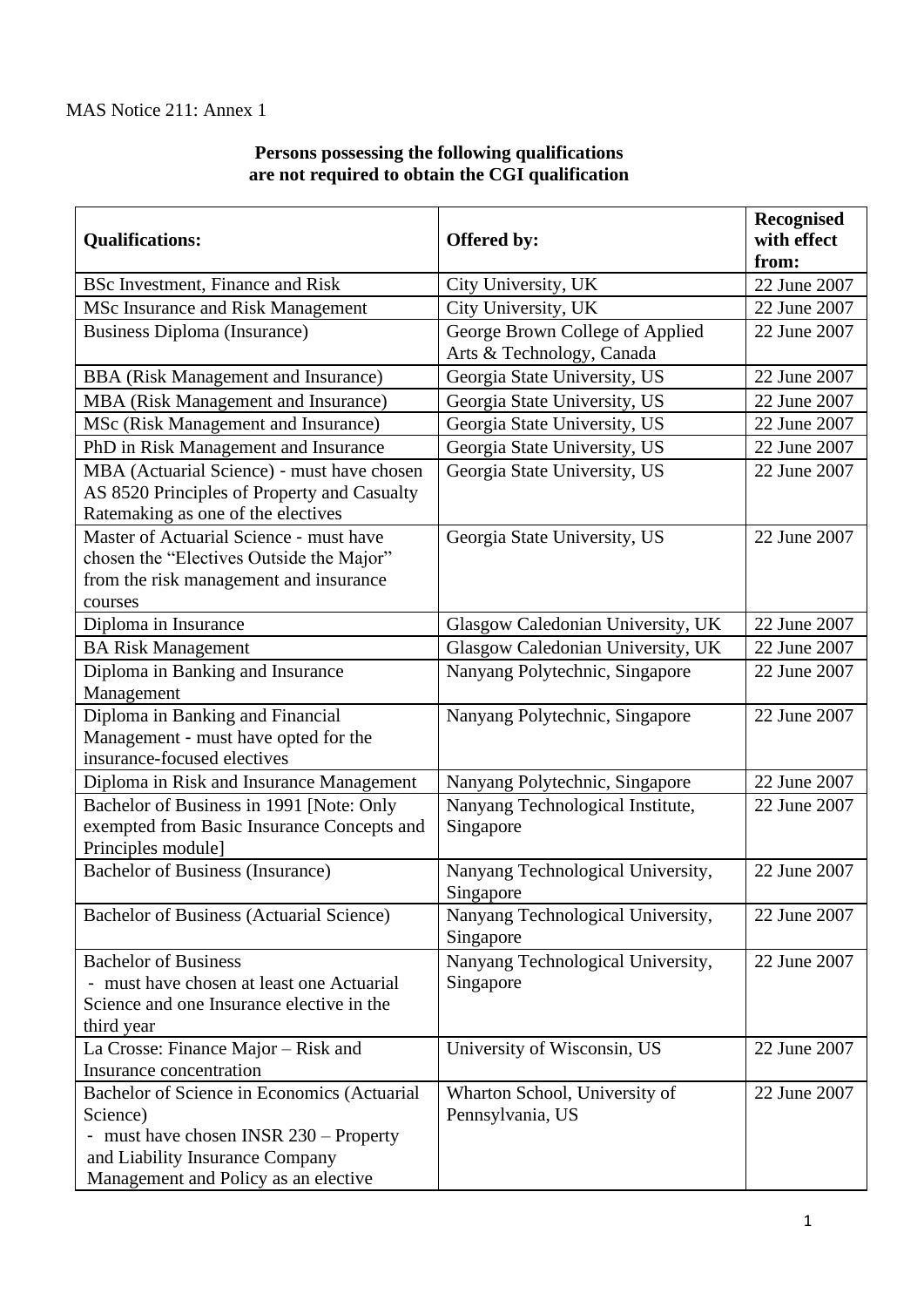| <b>Qualifications:</b>                                                                                                                                                   | Offered by:                                                             | <b>Recognised</b><br>with effect<br>from: |
|--------------------------------------------------------------------------------------------------------------------------------------------------------------------------|-------------------------------------------------------------------------|-------------------------------------------|
| Bachelor of Science in Economics (Risk                                                                                                                                   | Wharton School, University of                                           | 22 June 2007                              |
| Management and Insurance)                                                                                                                                                | Pennsylvania, US                                                        |                                           |
| Master of Business Administration (Insurance<br>and Risk Management)                                                                                                     | Wharton School, University of<br>Pennsylvania, US                       | 22 June 2007                              |
| Master of Business Administration (Actuarial<br>Science) must have chosen INSR 825 -<br>Property and Liability Insurance Company<br>Management and Policy as an elective | Wharton School, University of<br>Pennsylvania, US                       | 22 June 2007                              |
| PhD in Insurance and Risk Management                                                                                                                                     | Wharton School, University of<br>Pennsylvania, US                       | 22 June 2007                              |
| Certificate IV in Financial Services (General<br>Insurance)                                                                                                              | Australian and New Zealand Institute<br>of Insurance and Finance        | 22 June 2007                              |
| Diploma of Financial Services (General<br>Insurance)                                                                                                                     | Australian and New Zealand Institute<br>of Insurance and Finance        | 22 June 2007                              |
| Fellow                                                                                                                                                                   | <b>Australian and New Zealand Institute</b><br>of Insurance and Finance | 1 July 2015                               |
| Affiliate of AII (General)                                                                                                                                               | Australian Insurance Institute                                          | 22 June 2007                              |
| Diploma of AII (General)                                                                                                                                                 | <b>Australian Insurance Institute</b>                                   | 22 June 2007                              |
| <b>AAII</b>                                                                                                                                                              | <b>Australian Insurance Institute</b>                                   | 22 June 2007                              |
| FAII                                                                                                                                                                     | <b>Australian Insurance Institute</b>                                   | 22 June 2007                              |
| Certificate III in General Insurance                                                                                                                                     | <b>Australian Insurance Institute</b>                                   | 22 June 2007                              |
| <b>Statement of Attainment in Insurance</b><br>Practice <sup>1</sup>                                                                                                     | Australian Insurance Institute                                          | 22 June 2007                              |
| Certificate IV in General Insurance                                                                                                                                      | <b>Australian Insurance Institute</b>                                   | 22 June 2007                              |
| Diploma in Business (General Insurance)                                                                                                                                  | <b>Australian Insurance Institute</b>                                   | 22 June 2007                              |
| Statement of Attainment in Advanced<br>Insurance Practice <sup>2</sup>                                                                                                   | <b>Australian Insurance Institute</b>                                   | 22 June 2007                              |
| Associateship of the Casualty Actuarial<br>Society                                                                                                                       | Casualty Actuarial Society, Canada                                      | 25 August<br>2015                         |
| Fellowship of the Casualty Actuarial Society                                                                                                                             | Casualty Actuarial Society, Canada                                      | 25 August<br>2015                         |
| Diploma in Insurance                                                                                                                                                     | Chartered Insurance Institute, UK                                       | 4 September<br>2009                       |
| Certificate in Insurance                                                                                                                                                 | Chartered Insurance Institute, UK                                       | 4 September<br>2009                       |
| Level 3 Certificate in Insurance                                                                                                                                         | Chartered Insurance Institute, UK                                       | 1 November<br>2021                        |
| <b>ACII</b>                                                                                                                                                              | Chartered Insurance Institute, UK                                       | 22 June 2007                              |
| <b>FCII</b>                                                                                                                                                              | Chartered Insurance Institute, UK                                       | 22 June 2007                              |
| Diploma in Insurance                                                                                                                                                     | HK Institute of Vocational Education                                    | 22 June 2007                              |

<sup>&</sup>lt;sup>1</sup> The Statement of Attainment in Insurance Practice comprises four modules from Certificate III in General Insurance and two modules from Certificate IV in General Insurance.

<sup>&</sup>lt;sup>2</sup> The Statement of Attainment in Advanced Insurance Practice comprises four modules from Certificate IV in General Insurance and two modules from Diploma in Business (General Insurance).